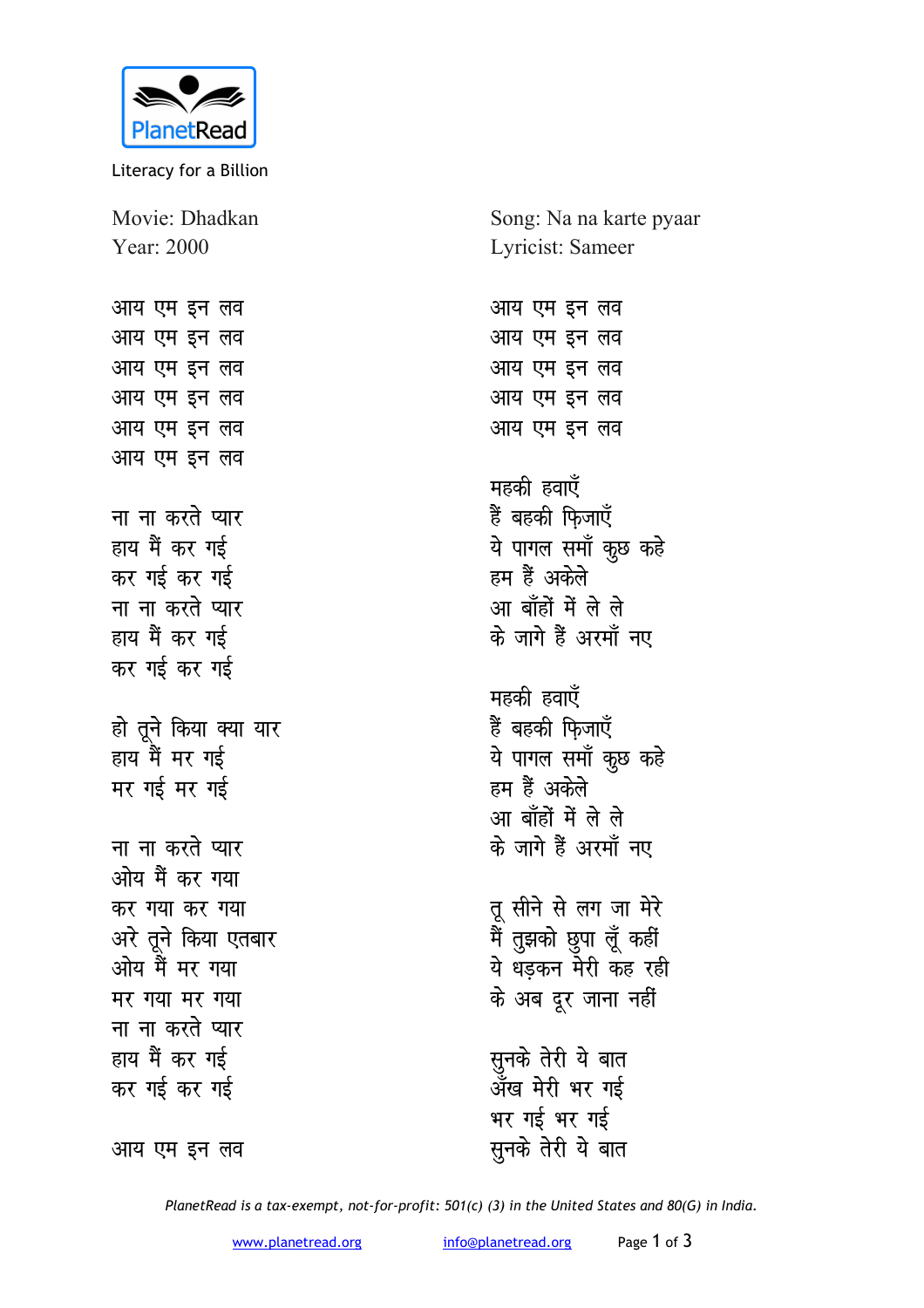

Literacy for a Billion

मैं सूली चढ़ गई अँख मेरी भर गई भर गई भर गई हो तूने किया क्या यार चढ गई चढ गई हाय मैं तो मर गई हो गई तुझपे फ़िदा मैं सूली चढ़ गई मर गई मर गई चढ गई चढ गई ना ना करते प्यार हाय मैं कर गई कर गई कर गई हो तूने किया क्या यार हाय मैं तो मर गई हूँ $\ldots$ मर गई मर गई मैं तुम्हें चाहूँ तुम्हीं को सराहूँ तुम्हारी ही पूजा करूँ ना ना करते प्यार दिल तो हमेशा ओय मैं कर गया ये माँगे दुआएँ कर गया कर गया कि बाँहों में तेरी मरूँ अरे तुने किया एतबार ओय मैं मर गया मैं तुम्हें चाहूँ मर गया मर गया तुम्हीं को सराहूँ तुम्हारी ही पूजा करूँ ना ना करते प्यार दिल तो हमेशा हाय मैं कर गई ये माँगे दुआएँ कर गई कर गई कि बाँहों में तेरी मरूँ जमीं आसमाँ कह रहें आय एम इन लव तू मेरे लिए है बनी आय एम इन लव है किस्मत से हमको मिली आय एम इन लव मोहब्बत की ये रौशनी आय एम इन लव हो गई तुझपे फ़िदा आय एम इन लव

PlanetRead is a tax-exempt, not-for-profit: 501(c) (3) in the United States and 80(G) in India.